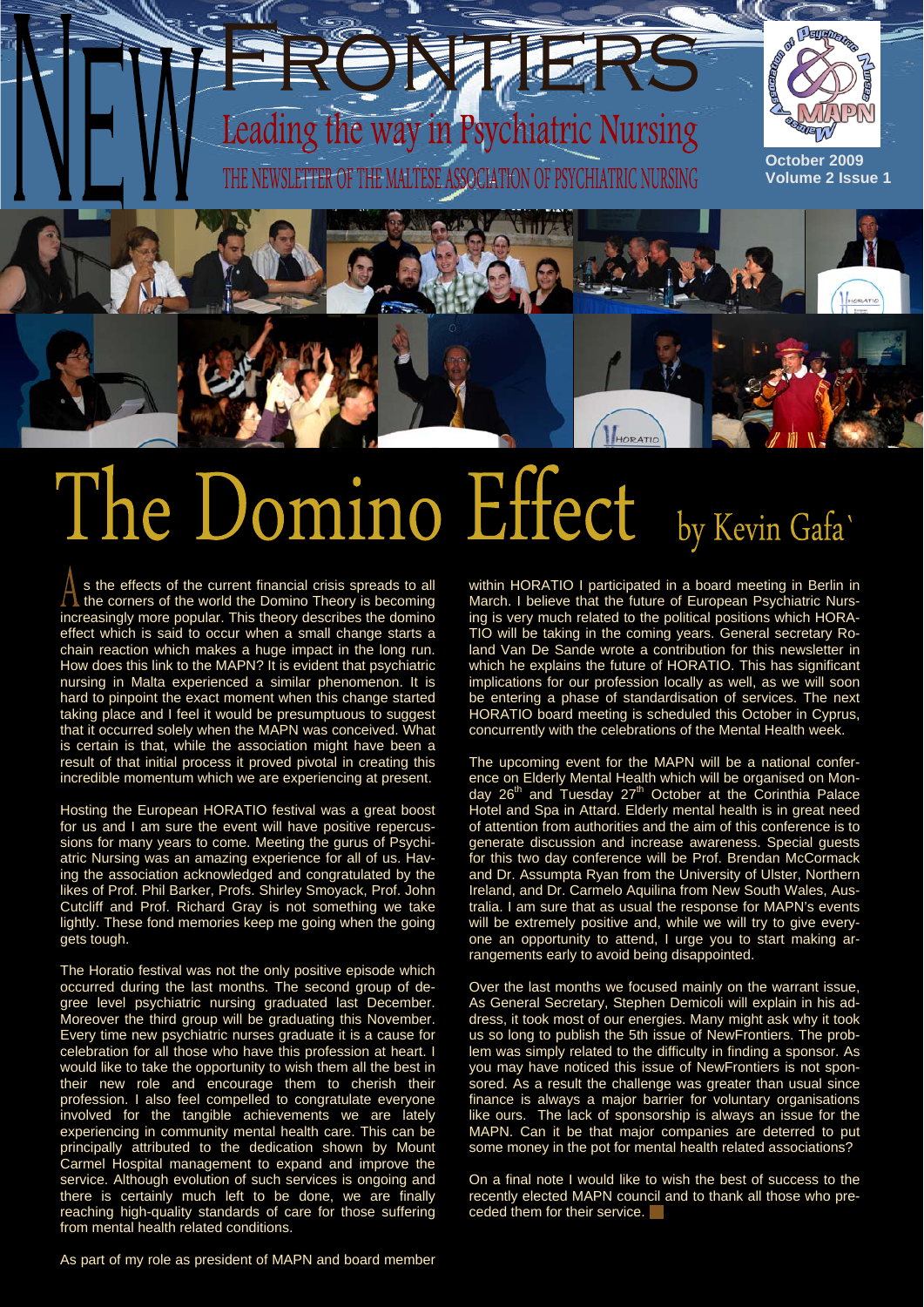

 think by the time it eventually got here the word 'festival' was the most commonly used noun used by Maltese psychiatric nurses. Indeed it seemed that every time I opened my mouth it popped out without any prompting – I was in danger of becoming very boring. But, when it started, 'boring' was the word furthest from my mind. Two years in the planning, those five days of excitement were well worth the wait and prompted many of my international friends and long time colleagues to say – "this is the best psychiatric nursing event I have ever been to"

For those who love statistics (and there are some), we had 416 delegates, from 34 countries and 69 from Malta. There were 33 no-shows, mostly from countries that were hit by the looming recession; four nurses came all expenses paid from Eastern Europe on bursaries we had managed to attract, 16 were free and seven received student registration. Despite several no-shows amongst the speakers in all there were 10 plenary/keynotes, 98 concurrent papers, 16 workshops, 13 symposiums with 33 papers, and 33 posters, a total of 190 presenters. We had decided quite some time ago as part of Horatio policy that we would not seek sponsorship for the event from pharmaceutical companies and as a result we had only a small group of exhibitors. However, they were a very diverse group and attracted a great deal of interest and support from the delegates. The on-line CBT training was particularly popular.

The mix of papers was extraordinary; clinical, professional, cultural, always different, engaging and stimulating. I have been to countless psychiatric nursing conferences around the world but this was the first time I saw so many people attending sessions – even the speakers remarked on the numbers. Even the cinema was fully booked with Kevin Gafa, in his newly found role as the resident film critique, enjoying the success of his idea.

The idea to mix as much culture (read, fun) with the serious side of mental health care was originally mine but everyone seemed to be happy with it. The get-together on the first evening went well with many staying and chatting into the night, despite some horrendously long journeys from around the

world to get here. The music night turned into one to remember with, first Pierre Galea (a psychiatric DJ, so to speak) and then Gianni's Band providing a memorable nights 'exercise'. The gala dinner at the Corinthia Palace was wonderful, not least for the production of the Festival Anthem, written and performed by the legions of Dutch delegates who insisted we join in, complete with printed song sheets! However, the big hit was the opening ceremony – trumpets, knights, Grand Master, Dancers, singers (and the Horatio Festival Choir magnificently led by Josanne Drago Bason who drove me crazy with talk of pianos and missing singers for the six months leading up to the event). Even the Prime Minister's wife said she shed a tear of pride during the spectacle. During the festival we saw monologues of dead painters, parents and children linked by 20 feet umbilical cords and musicians who just did not want to stop!

But, if you ask me my highlights they have to include interviewing Prof. Shirley Smoyak, a long time friend, and listening to her talking about her early working life with Hilda Peplau – a well deserved standing ovation; seeing Prof Phil Barker finally get to tell Maltese nurses what the Tidal Model was all about; the look on the Maltese delegation faces as they spoke to some of their professional heroes and realized that they were all psychiatric nurses together, a true brother and sisterhood, and working with MAP-N and their total commitment to the whole event. It was always my dream to bring the festival here to Malta, not just for the international delegates but so that Maltese nurses could at last realize that they belonged to a worldwide family of professionals who readily accepted them and admired and respected the work they were trying to do. In 2012 the festival moves to Stockholm in Sweden – I look forward to it and wish them well but I cannot help thinking that they are going to find it hard to live up to the standard set here in Malta.

#### Martin Ward

Coordinator, Mental Health Nursing. IHC Chair, European Expert Panel of Psychiatric Nursing and Horatio Board member

*Images on front page turning clockwise:* May Caruana during the closing ceremony Horatio Festival; AGM, MAPN, Mary Azzopardi, Kevin Gafa`, Antoine Magro; New Council members elected on 7 November 2008; Panel invites on opening ceremony; Des Kavanagh HORATIO president; Mrs. Kate Gonzi honorary guest on HORATIO festival; Deligates on night out; Martin Ward chair expert panel HORATIO; Kevin Gafa` president of MAPN during opening speech; Actors giving enactment on opening day.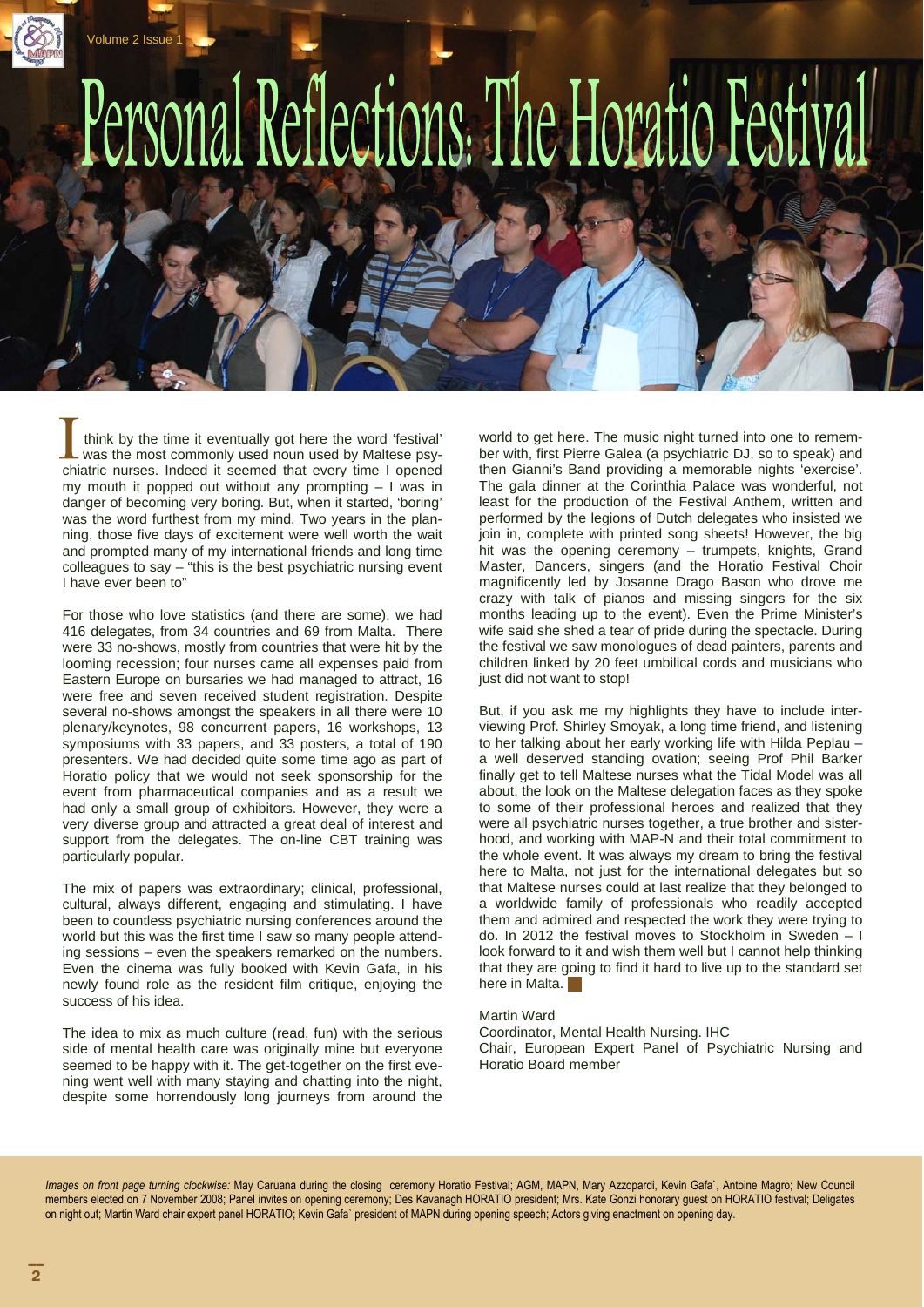### Iderly Mental Health - 26th/27th October 2009 by Angelo Abela



 $\mathscr T$ he ageing of the population today is unlike anything else in the history of humanity. Increases in the proportions of older persons (60+) are being accompanied by declines in the proportions of the young (15-). By 2050 it is estimated that the number of older persons in the world will exceed the number of young for the first time in the history of mankind. One of the major reasons for this shift is that the world has experienced dramatic improvements in longevity. Life expectancy has increased by approximately 20 years since 1950. Moreover families tend to have fewer children than they used to in the past.

It is estimated that almost 25% of the elderly population suffers from some kind of mental health problem. These range from dementia and delirium to depression and psychosis. Mental health care in the ageing population is more relevant today than it has ever been before.

The Maltese Association of Psychiatric Nurses will be holding an Elderly Mental Health Conference on the 26th and the 27th of October at the Corinthia Palace Hotel and Spa. Various speakers, both local and foreign, will be tackling diverse topics which are relevant to mental health care in the elderly.

Amongst these are Prof. Brendan McCormack and Dr. Assumpta Ryan who will be coming from Ireland as a guest speaker. Brendan is Professor of Nursing Research and Practice Development and Postgraduate Tutor in the Institute of Nursing Research, University of Ulster. He leads a number of practice development and research projects in Ireland, the UK, Europe and Australia that focus on the development of person-centred practice. Dr Ryan is a Lecturer at the School of Nursing and a member of the Institute of Nursing Research at the University of Ulster. She has done much work in the field of gerontolocial nursing and has over 50 publications in a range of journals, most of which are in high ranking peer reviewed academic journals.

Professionals, carers, students and individuals interested in the care of the elderly are invited to attend this unique event. More information including pricing and a full programme can be found at www.map-n.com. For further enquiries send an e-mail to mapsychnurses@gmail.com or call Kevin on 99825731.

#### *Dr Assumpta Ryan PhD, MEd, BSc (Hons) PGCTHE, RMN, RGN, RNT*

*Brendan McCormack, D.Phil (Oxon.), BSc (Hons.), PGCEA, RNT, RMN, RGN: Professor of Nursing Research and Postgraduate Tutor, Institute of Nursing Research/School of Nursing, University of Ulster, Northern Ireland; Adjunct Professor of Nursing, University of Technology, Sydney; Adjunct Professor of Nursing, Faculty of Medicine, Nursing and Health Care, Monash University, Melbourne.* 

# Roland van de Sande (General Secretary, Horatio, European Psychiatric Nurses)



#### **Implications of economic recession for psychiatric nurses;**

Several alarming reports from nongovernmental organizations crossed our pathways over the last months. The economic downturn has struck several mental health services across Europe. A number of countries have to face cuts in salary and several nurses have to fear for their job, even in regions with a severe shortage of nurses. However in some other countries these consequences will less dramatically affect the present level of health services.

#### **Innovations in professional education**

Over the past period Horatio have been involved in many projects to enhance the quality of training for psychiatric nurses. Patterns of Inequalities in specialist training across Europe have been revealed by several researchers. A number of international stakeholders are in the process of working on funding proposals to enhance the international exchange of good practices in psychiatric training. The implications of the EU Bologna Education Pact will affect many curriculums of nurse education at all levels. Several international working groups are attempting to harmonize the requirements for advance nursing practice course in mental health domains. There a strong need for professionals with specific clinical expertise, research and leadership competences. Horatio is partner in several education initiatives and would welcome specific suggestions from their members (info@horatio-web.eu).

#### **EU Mental Health Pact**

Horatio contributes regularly in meetings organized by the DG SANCO regarding to the implementation process. From this perspective fine tuning with other mental health care nongovernmental organizations is hugely important. More specific information will be provided in this summer.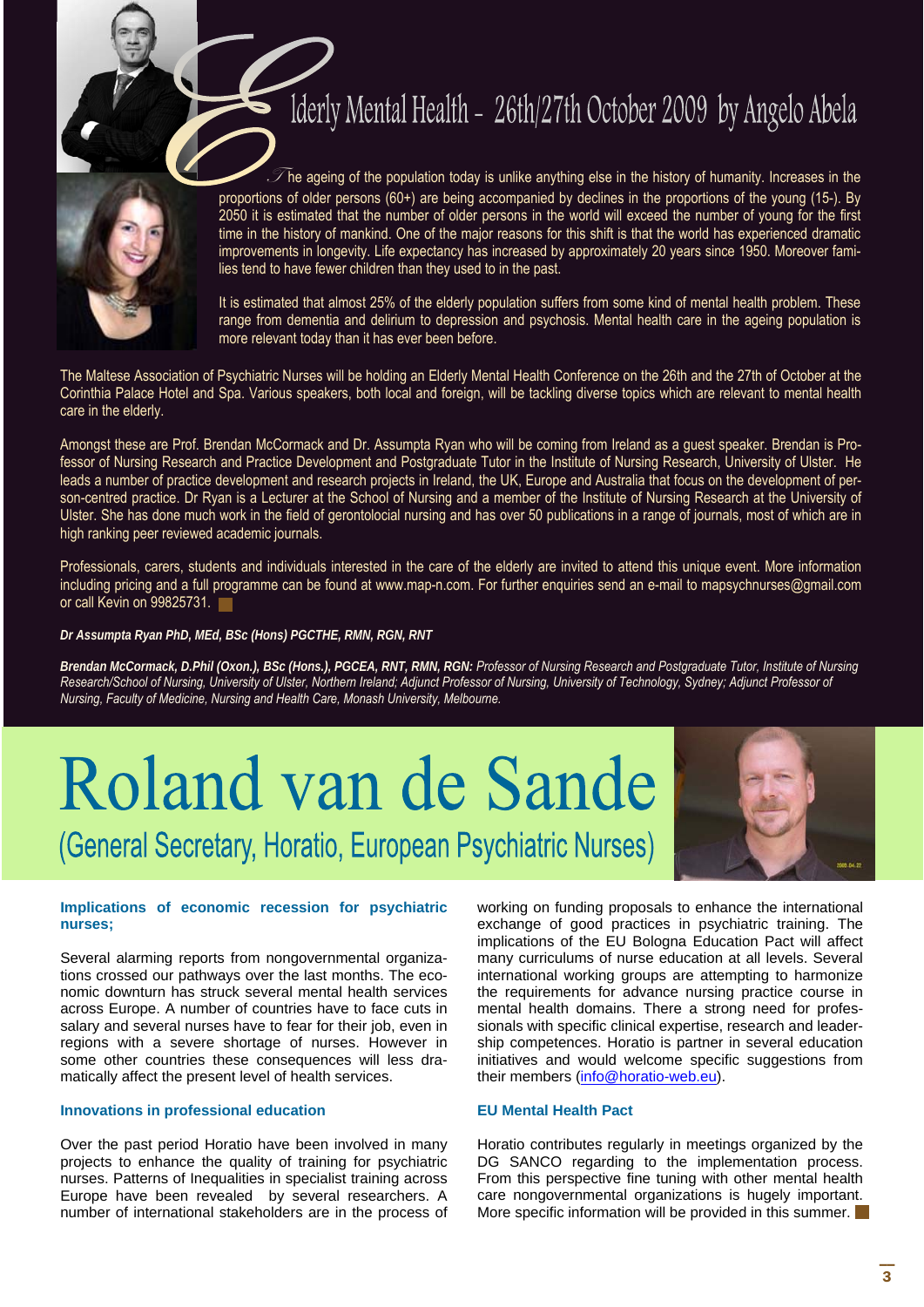#### Zammit & Marcia Gafa

ast year during the Horatio Festival, Sally Zammit and I were fortunate enough to meet and chat with two of the most prominent figures within the field of psychiatric nursing. Renowned for their work and contributions in amongst other things, philosophy and research it was our immense pleasure to spend a short time with both Professor Phil Barker and Professor John Cutcliffe.

Volume 2 Issue 1

On first meeting Phil Barker one is struck by his magnetic personality, his broad Scottish accent and his distinctive appearance. After only a few minutes of speaking to him, his humility is evident. Rejecting his infamous status amongst psychiatric nurses, he told us that everything he has achieved was almost accidental, stemming from purely an interest in people. His fascination with just listening to patients fuelled his interest in learning more and more about them. Today, Profs Barker and his fascinating wife are pioneers in raising the standards of nursing care, for informing and educating nurses worldwide and for provoking change in the field of psychiatric nursing.

Sally and I were captivated as Profs Barker raised a question that each psychiatric nurse should consider. What is psychiatric nursing? In the context of discussing professionalism he said that in his experience, if one says to a psychiatric nurse *what is psychiatric nursing and how do you do it* ... the answer is generally *I'll need time to think about that.* This is in stark contrast to other 'professions' who can answer quite succinctly what their job is and how they do it. Profs Barker calls this an identity crisis. The inability to say who we are and what we do has a very negative impact on the professionalism of psychiatric nurses. Expanding on his point he said that it is quite disturbing to ask someone who joined a profession or discipline a number of years ago what is it you do and how do you do it, only to find that they need time to answer!

Having travelled all over the world, Profs Barker talks with great experience when he says that generally when the media are researching or reporting stories about mental health they routinely approach psychiatrists, or social workers or psycho therapists and yet rarely if ever, are psychiatric nurses represented. This situation is exacerbated by the inability of psychiatric nurses to state clearly what it is they do and the value or importance it has. He went on to say that there is a kind of "neurotic ambition" amongst psychiatric nurses to reinforce or validate themselves by borrowing from other professions as opposed to doing psychiatric nursing with a style and grace and a quality that makes us be able to say that what we do, we do better than anyone. Now against concepts such as nursing diagnosing and nurse prescribing, Profs Barker states that if we are to do these things we have to internalise them, by doing them within nursing and not trying to replicate the work of other professionals. Using the analogy of a football team, Profs Barker said that he too can play football, but the difference between him and a premier league player is that they can do it a thousand times better. Psychiatric nurses he says need to be more assertive, engaging more in dialogue and debate. The ultimate evaluation of our work is that the patient can say to us – yes you have been able to do things for me that nobody else has, or at the very least, that you have done it better. Food for thought indeed, especially here in Malta where psychiatric nursing is still seen as something of a poor relation in nursing circles. We encourage every psychiatric nurse to ask themselves these questions and be able to formulate an answer that shows that we know who we are and what we do.

Our next interview was equally informative and interesting. Prof John Cutcliffe entered the nursing profession in the 1980's. In that era males who entered general nursing were few in number and generally assumed to be gay. There was a much more equal split between the genders in psychiatric nursing and it had something of a macho image, for example many nurses were ex-soldiers. Profs Cutlcliffe entered nursing within days of encountering his first person with a mental health problem and at first he had some reservations but these were quickly dispelled and he realised he was exactly where he wanted to be. A great academic, he was headhunted worldwide and moved from the Britain to Ireland to Canada and then to the United States. When we asked Profs Cutlciffe about his experiences and which of them may particularly stand out in his mind he told us he had many. However he recounted an occasion very early in his career when he was personally challenged to face his own perceptions and beliefs. Around the time of the emergence of HIV and AIDS as a health challenge he was caring for a gentleman with terminal HIV and certain mental health problems. Due to his physical condition the patient needed a certain amount of physical interventions even in intimate areas such as using the toilet. It was at this point that Prof Cutcliffe had to deal with his beliefs and "phobias" about homosexuals, but at the same time he was able to witness the love and intimacy that occurred between this patient and his partner. This experience was very humbling for Profs Cutcliffe as he had the opportunity to see passed the labels that we give to people and see first hand the effect of all that human suffering. The significance of this event remained with him and he feels that something all nurses should remember is the notion that mental health can affect any one of us or our families – that it could be them that are hidden behind the labels that as professionals we apply. He feels that by remembering this, many of the unhelpful practices we engage in would disappear. Profs Cutcliffe also raised an interesting supposition, which is that many psychiatric nurses come into nursing with a desire to do the 'right thing' and to be useful to other human beings. Yet somehow along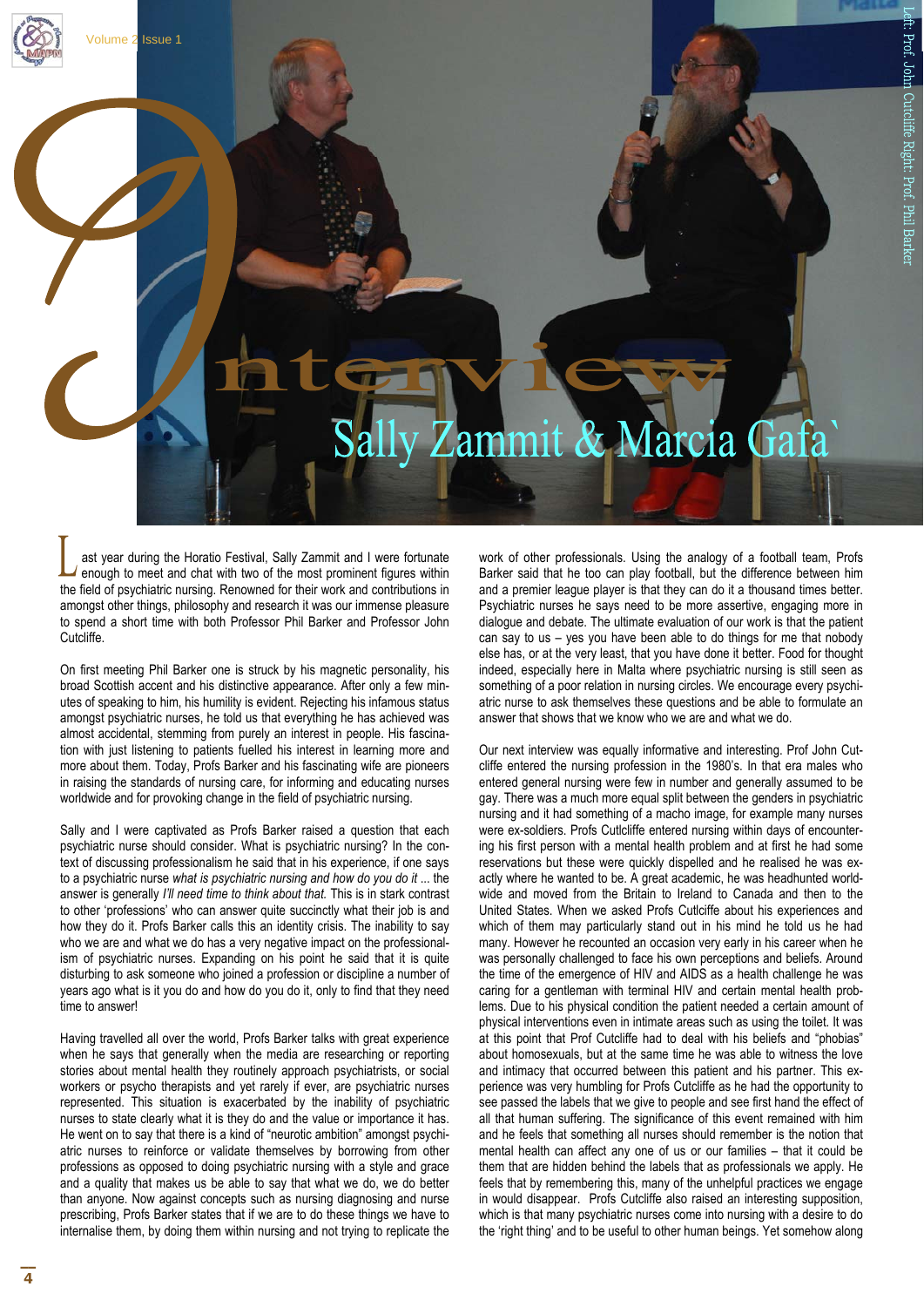the way, these motives are either eroded or lost or beaten out of some of us. This leaves us with the challenge to reflect on why we chose psychiatric nursing as a career and if we are still working with the same motives that first attracted us to the profession.

Speaking for both Sally and myself I can say that even though we spent such a short time with these illustrious cornerstones of psychiatric nursing, we were both challenged to ask ourselves the questions they posed. And we encourage you all to do the same. Horatio was a remarkable event, made even more memorable for us, having the chance to meet and talk with people whose work we have read and studied and from whom we have learned so much. We look forward to future opportunities such as these and advise all psychiatric nurses to take every opportunity to attend such events and to support MAPN as it leads the way in meeting its three core criteria for psychiatric nurses in Malta, which are awareness, education and recognition.

# The Administrative changes in the Luna-<br>
Ouving the roth Century.

ount Carmel Hospital is today's excellent institution for the care of mentally ill patients in the Maltese Islands. This Government institution knows its beginning to a much older and paternalistic institution. The aims and goals of the old institution were different, conforming to the medical and the general public view of mentally ill patients. It was not before the second half of the 19<sup>th</sup> century that the humanistic views about such patients got to be widely accepted. This gave an impetus for new changes, even within the old governmental institution. Such physical changes were then complimented by the rigorous regulations binding both medical staff and patients to conform for the benefit of the general good of this institution housed in a brand new building. The paternalistic view towards governmental institutions in Malta always ensured a steady flow of patients into the Lunatic Asylum. The real situation was sometimes far from the theoretical views expounded in the official regulations. Evidence of abuse by staff and also patients was found in archival registers. Apart from showing a humane side to this institution, it also shows how in reality the institution was dealing with the daily influx of visitors.

#### **The origins of the Lunatic Asylum**

The Lunatic Asylum, as was then dubbed, was always just one of the various Government institutions directed at helping the destitute and very sick people. During the Order of St. John's rule, the mentally-ill patients were kept in the Holy Infirmary in Valletta. When found incurable, or the Infirmary could not cope with the numbers, they were sent to the *Ospizio* in Floriana and kept there. The treatment remained the same under French rule with the exception that the 'lunatics' were then transferred from the Infirmary to the Civil Hospital in Valletta while the women were accommodated in the *Casetta* in Valletta. In 1816, Governor Maitland consolidated all different charitable institutions under one department and named it Charitable Institutions Department. In 1816, 'lunatics' of both sexes were all transferred to the *Ospizio* where they were kept in confined spaces, with the meager human necessities and in even more misery than before1. The accounts of the Comptroller of Charitable Institutions of how these patients were treated are very graphic2. In 1836 these patients were finally transferred together into a slightly better accommodation. The *Villa Franconi* and its adjoining premises provided limited accommodation for the increasing number of mental patients until the new Lunatic Asylum was built at *Wied Inċita*. Inglott's brief description of the conditions in which these patients were found in January 1859 highlighted the need for better accommodation3.

The move for a new building of the lunatic asylum came after much criticism including a report which emerged by the first half of 1848. This had suggestions for a better rule of the Charitable Institutions Department. On 17<sup>th</sup> July 1848, Dr. Preziosi examined what was to be found in these establishments and how to improve them. These reports were tic Asylum, the Poor House and the House of Industry were all put under scrutiny as Dr. Preziosi urged for better accommodation4. Ideas for a new lunatic asylum were brought forward by Governor More O'Ferrall in 1853 but plans did not go any further until his successor, Governor Reid accepted designs which were submitted by an Italian refugee. These plans in due time were decreed as simply a copy of the old and already obsolete plans in contemporary architectural designs of lunatic asylums. Governor le Marchant continued with the building and tried to bring about the necessary changes. On July 16<sup>th</sup> 1861, the asylum was finished and the patients were accommodated immediately<sup>5</sup>. Medical treatments were changed according to contemporary views, and a more humane treatment for mental patients was introduced.

#### **The need for departmental reforms.**

Reforms in the departmental regulations were also needed. By 1864, the Comptroller Ferdinand V. Inglott issued a report on the situation of his department and although only part of it survives today, he was very critical of what he saw there. Inglott was the driving force behind the projects for the building of a new Lunatic Asylum and for better accommodation and better treatment for the patients<sup>6</sup>.

Following these numerous reforms, problems often rose between the medical sections and the lay administrative staff of the Charitable Institutions Department. Police Physicians posted around Malta and Gozo as District Medical Officers often complained of overwork and underpayment. The same feelings were expressed by the Comptroller F. V. Inglott in 1869, when the Visiting Physician of Lunatic Asylum asked for remuneration to cover his traveling expenses. His request was refused and in a correspondence in April 1869, Inglott answered back angrily that the Government had "the uncommon luck of being well served at very cheap terms!"7.

#### **Introducing the Sister of Charity**

Towards the latter half of the 19<sup>th</sup> century, the need was felt for more dedicated nursing staff. Therefore, long correspondence started between the Sisters of Charity in Italy and the Comptroller of Charitable Institutions in Malta on behalf of the British Government<sup>8</sup>. In 1868 the first five Sisters of Charity arrived in Malta. These Sisters were of good influence in the institutions they served. However, meanwhile instances of breach of discipline continued in many institutions. A call for improvement in the nursing profession came from medical quarters. In 1869, the Medical Superintendent of the Lunatic Asylum and the Commissioners of Charity requested the Governor's approval for employment of the Sisters in the female wards of the Lunatic Asylum. This was met with approval both by the Comptroller and the Governor. By 1878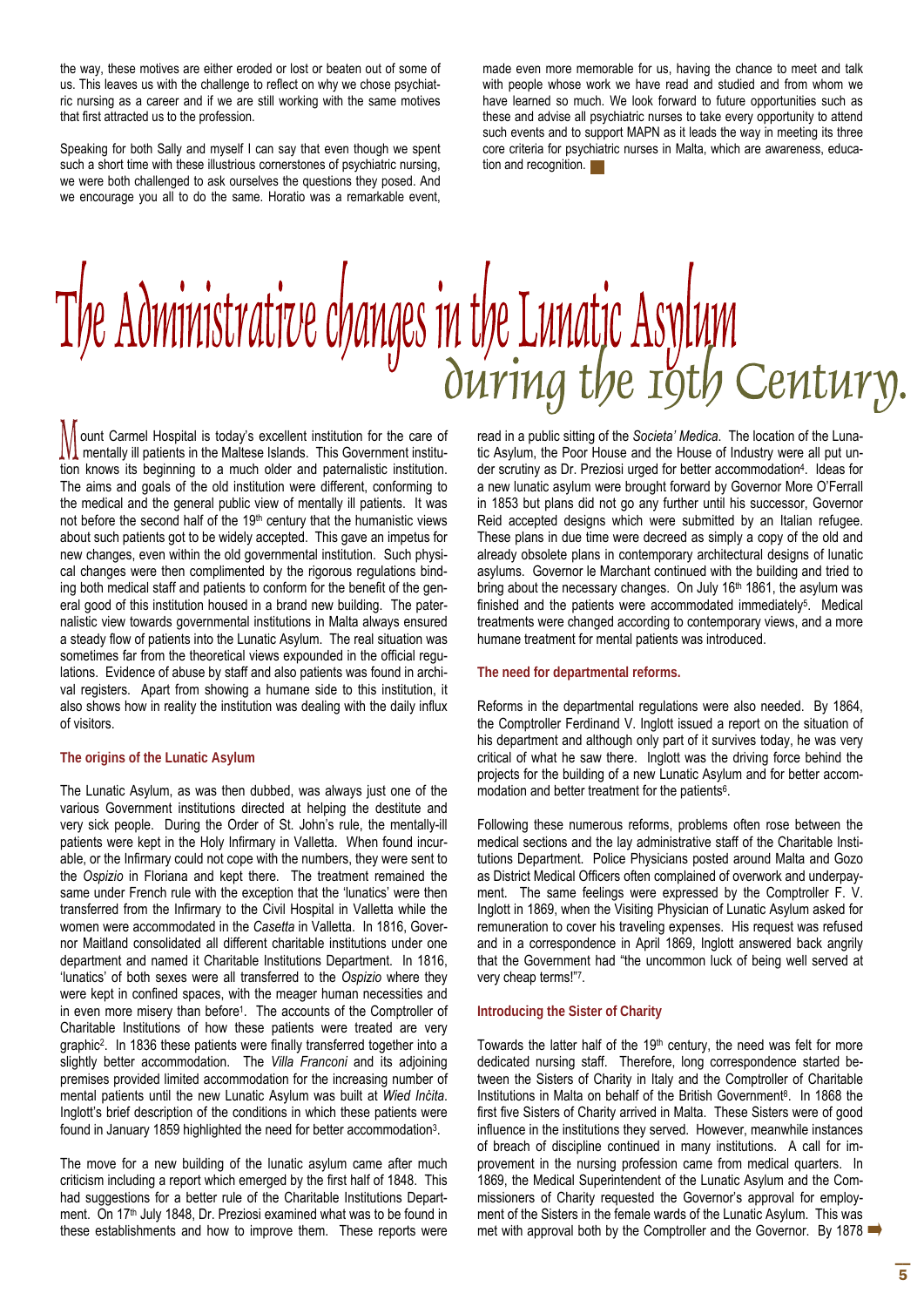

the Sisters of Charity were rendering their services in the Central Civil Hospital, Lunatic Asylum, Orphan Asylum, *Ospizio*, Hospital of Incurables and *Santo Spirito* Hospital.

#### **Lunatic Asylum Board**

Other administrative changes took place when various boards were set up including the Lunatic Asylum Board. The Board met once a week in the Lunatic Asylum at *Wied Inċita* to admit or discharge inmates according to certification from the hospital authorities. The Comptroller of Charitable Institutions, the Visiting Medical Officer and the Resident Medical Officer of Lunatic Asylum together with other Medical Officers, as appointed by Governor, formed the Lunatic Asylum Board<sup>9</sup>. There was also another Board which regulated admissions into the Lunatic Asylum. In 1867 it was decided that all cases requesting admission into the Lunatic Asylum were first to be submitted to Government for consideration. A medical board met every Wednesday in the Lunatic Asylum to decide the fate of numerous applications<sup>10</sup>. Compared to the other government-controlled institutions, the selection process of mental patients was much more complex. The procedure of admitting a patient into the Lunatic Asylum normally started with the District Medical Officer or any other Government Medical Officer filling up an Order according to a printed format. This Order had to be furnished with the sanction of the local Syndic and by the Inspector of Police of the district in which the patient resided. Sometimes the sanction of the Superintendent of the Ports, the Superintendent of Corradino Prison, two Medical Officers of the main hospitals of Malta or Gozo, or the Physician of the *Ospizio*, was required if the patient came from abroad, or was in prison, or in any one of the hospitals or asylums in Malta and Gozo<sup>11</sup>. Before 1867, patients possessing the admission form signed by the Syndic, the dispensary doctor and inspector of police went to the Lunatic Asylum on Wednesday from 0800 to 1200 and were admitted for observation<sup>12</sup>. On the following Monday a Special Board met and decided whether or not each case was fit to be retained in the Lunatic Asylum13. This practice was abolished in 1867. From then onwards, patients had to go first to the Central Civil Hospital to be examined by the Medical Board and then if the case was a 'fit object' the patient was transferred to the Lunatic Asylum at *Wied Inċita* in Attard.

#### **Applications for admission**

This was how admissions procedure worked on paper. In reality restrictions on admissions were much greater. Apart from being declared of 'unsound' mind and 'insane', the patients in Lunatic Asylum had to be financially weak to receive treatment in a public institution. Each patient had to hand in the order of admission before entering a Civil Charitable Institution, thus making available all relevant information on one's illness, and together with the patient's financial gains, information regarding whether family, friends or neighbors could take care of the patient, and confirmation of whether or not there were any lands or money in the Savings' Bank in the name of the applicant. If the patient was a pauper, treatment was free and the patient would be cured at Government's expense<sup>14</sup>.

Applications for admission into the Lunatic Asylum came also from abroad. British Consuls abroad had the authority to send Distressed Maltese to any Charitable Institution in Malta provided they had the necessary forms and sureties. However, these requisite papers were not always filled in properly. In April 1888, Baron Ugo Testaferrata Abela tried to secure an admission in Lunatic Asylum for Mrs. Mirzam coming from Alexandria. Her admission was refused on grounds of lack of a medical certificate and a letter from the Consul<sup>15</sup>.

For many patients, admission into a Charitable Institution was against a fee. This procedure often caught the criticism of the press and the public in general. In May 1866 two articles appeared in two different newspapers – *L'Ordine* and *Il Portafoglio Maltese*. On 25th May, a small article entitled *Irregolarita' nell'Ammissioni degl'Invalidi, degl'Incurabili e degli Orfani*, in *L'Ordine*, accused the Government of imposing too many restrictions and superfluous judgment on who was to be admitted. *L'Ordine* continues that investigations on the family of the patient should be anti-constitutional and that if the patient is worthy of charity, then it should be given<sup>16</sup>. A day later, on 26<sup>th</sup> May 1866, Il Por*tafoglio Maltese* accused the Government of becoming mercenary. They claimed the maintenance rates of hospitals were high for patients who possessed a small amount of money<sup>17</sup>. Although the patients could not escape this payment if they had the means, in some cases the Government exempted them from payment. In 1884 Felice Formosa petitioned the Government stating that he was 78 years old and due to old age and frail health he had to retire from work which he had with a contractor cleaning up the streets. His son was a patient in the Lunatic Asylum and he had to pay 4d per day for his maintenance. He asked for the exemption of payment as he could not afford it. His request was accepted by the Commissioner<sup>18</sup>. This and other cases show how the population tried all means to get admission into the Charitable Institutions without paying or paying the least possible amount.

#### **Lack of finances and space**

On the other hand the Government was always facing financial problems and was striving to keep charities open. It seemed that around the world, one of the principal characteristic of charity, was a 'permanent disproportion between resources and demand'19.

However, apart from lack of finances, the Maltese Charitable Institutions suffered from lack of space and lack of resources. In 1898 a small report was published on the sorry state of the Charitable Institutions. It was reported that the Lunatic Asylum had all the passages in the centre of the wards blocked by beds<sup>20</sup>. All this shows that despite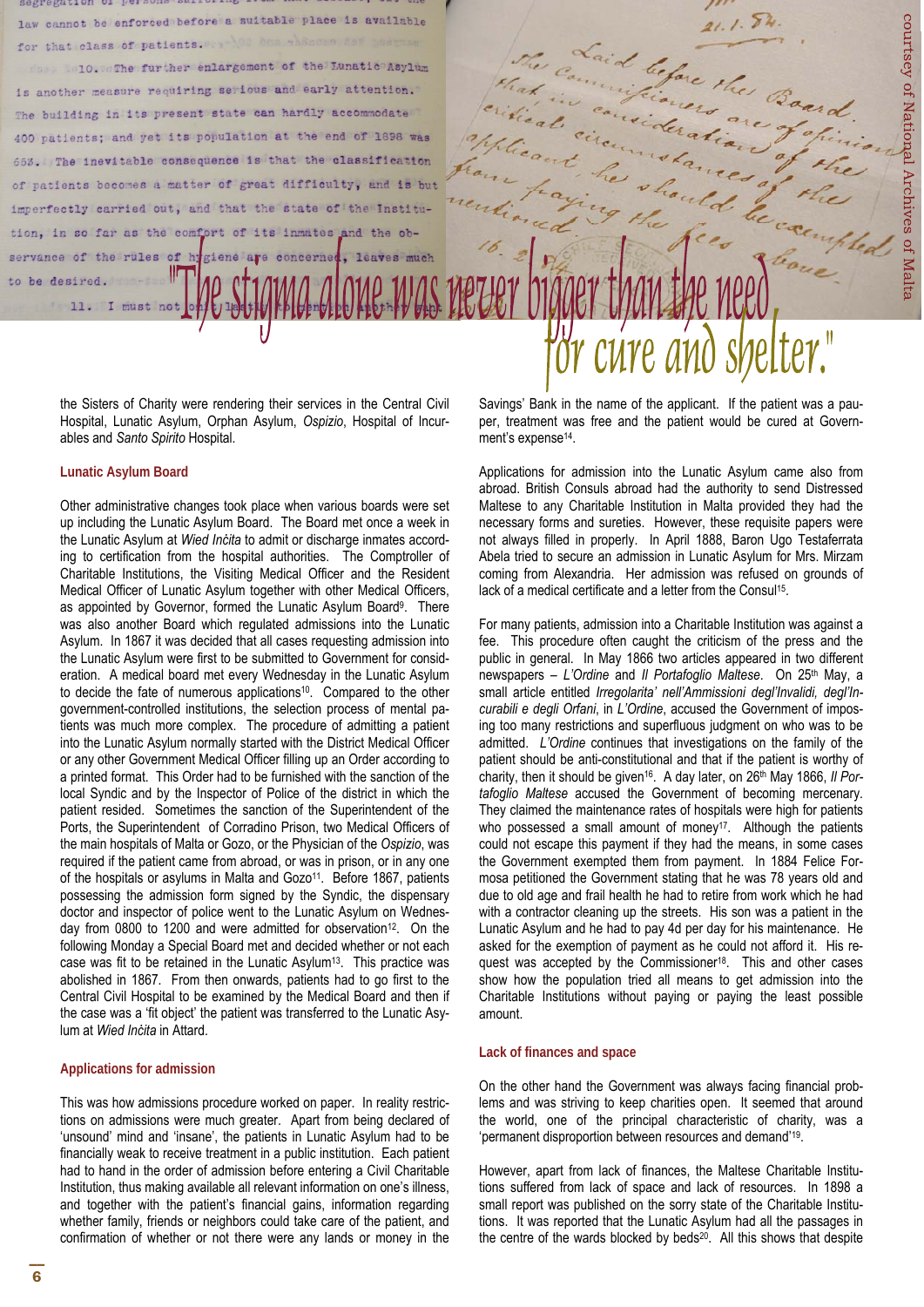sorry conditions in hospitals, the Maltese population applied for admission into hospitals and asylums and did their best to get cure for shelter free of charge or at a minimal expense.

The Charitable Institutions Department was greatly modified under British rule during the 19<sup>th</sup> century. The Lunatic Asylum specifically was one of the only two civil hospitals which were rebuilt during the  $19<sup>th</sup>$  century. This hospital was built with the intention of serving as a mental hospital and was not adapted for that use as had been other asylums in Valletta, Floriana, Rabat or Mdina. This building provided a much nicer and decent place for rehabilitation of mental sickness. Although social stigma was very strong then, the amount of mental patients at *Wied Inċita* was always steady while at times very high. Therefore, it is very interesting to notice that patients, their relatives or friends often acknowledged the need for cure to illnesses and asked for admission in the hope of getting good cure. The stigma alone was never bigger than the need for cure and shelter. The same hospital, though with modern approaches, is still serving today that same purpose for which it was originally built. Its past and history simply consolidate its everyday mission and dedication towards its patients.

#### Josette Duncan MA History (University of Malta)

#### **Abbreviations used**

| NAR M.            | National Archi        |
|-------------------|-----------------------|
| NLV.M.            | <b>National Libra</b> |
| C.I. Reg. Of Ref. | Charitable Ins        |
| CSG               | <b>Chief Secreta</b>  |
| GOV               | Governor Cor          |
| <b>GMR</b>        | General Misc          |

ives Rabat, Malta ary Valletta, Malta stitutions, Register of Reference rv to Governor respondence ellaneous Reports

- 1. P. Cassar, 'The Institutional Treatment of the Insane in Malta', (Malta 1949), 3- 7.
- 2. NLV.M., BC-1-67 (EXT), F.V. Inglott, 'Brief historical account of treatment of Insane in Malta'. For more information see P. Cassar, 'The Institutional Treatment of the insane in Malta'. (Malta 1949).
- 3. NLV.M., BC-1-69, F.V. Inglott, 'The Mad-house in Villa Franconi Floriana.<br>4. NAR M. GMR 86 Reassunto 1848 99
- 4. NAR.M., GMR 86, *Reassunto*, 1848, 99.
- 5. NLV.M., BC-1-67 (EXT), F.V. Inglott, 'Historical Account of the Insane'.
- 6. NAR.M., CSG03 895/1864, 'Part of a Report on the Charitable Institutions' by Ferdinand V. Inglott Comptroller.
- 7. NAR.M., Reg. of Ref. C.I. Vol. no. 10, CSG01 5288/1869, 66-68, 75, April 1869, correspondence between Comptroller, CSG and Governor.
- 8. NAR.M., Reg. of Ref. C.I. Vol. no. 8, 73-75, NARM Reg. of Ref, C.I. vol. no. 9, 11-12, 42-43, April-May 1868, correspondence between Governor and Comptroller; NARM, CSG01, vol.no. 20, 2917/1868. For subsequent agreements between Government and Sisters of Charity vide NARM, CSG01, Vol.no. 72 10682/1887, and CSG01 Vol. no. 55, 8225/1881.
- 9. NAR.M., GMR 300, 'Proposals for the re-Organization of the Government Medical Services', (Malta 1885), 9.
- 10. NAR.M., Reg. of Ref. C.I. no. 13 pp. 27-29
- 11. NAR.M., GMR 262, 263, 'Instructions 1858', 34
- 12. NAR.M., CSG01, Vol. no. 9 1297'/1864, 27<sup>th</sup> July 1864 correspondence between Comptroller Inglott to Acting CSG.
- 13. NAR.M., GMR 262, 263, 'Instructions 1858', 35.
- 14. NAR.M.. GMR 262, 263, 'Instructions 1858', 35.
- 15. NAR.M., CSG01, Vol. no. 97, 1453/1888, correspondence from Comptroller, 6th April 1888.
- 16. *L'Ordine*, 25th March 1866, 3.
- 17. NLV.M., Library Manuscript no. 404, *Le Istituzioni di Pubblica Beneficienza in Malta ed i Giornali Maltesi* (1866), 5,6.
- 18. NAR.M., CSG02, Vol. no. 37, 7365/1884, from Felice Formosa, 21st January 1884
- 19. S. Woolf, 'The Poor in Western Europe in the 18th and 19th century', London & New York, 1986, 198.
- 20. NAR.M, Reg. of Ref. C.I. Vol. no. 34, CSG01, 1224/1899, 82, 22nd March 1899.

# Message from MAPN secretary

#### Dear Colleagues,

In this issue of our Newsletter 'New Frontiers' - the first issue (Special Mental Health Day edition) since I took office as MAPN General secretary - I thought I would take some time to reflect on some of MAPN's achievements so far and also give some information on other important changes MAPN is going through.

First let me start with a self-introduction, for those who don't know me that well. I started my nursing career about 13 years ago and qualified as a registered psychiatric nurse in 2002. During my studies I was elected to represent students on the (IHC) faculty board and following my qualification I was elected council member in the MUMN, serving as a Vice Chair of the Industrial Relations committee. At the time I also a founded HORATIO, together with Ber Oomen from the Dutch Association NU91. I worked at the Secure Unit until 2005, when I proceeded to study CBT in the UK until 2008. In the meantime, I was serving as international advisor for MAPN and shop steward for the UK union UNISON. On my return to Malta I joined the Community Mental Health Services as a team leader at Bormla Psychiatric Clinic at Bormla Health Centre and re-joined the Diploma – BSc Psychiatric Nursing course. During the last MAPN election I was elected on the council and am now serving MAPN as general secretary.

May I start the account of MAPN happenings with one of the most major events marking a new era for the European Psychiatric Nursing scene – yes, I'm referring to the First European HORATIO festival which MAPN has had the great honour of hosting and co-organizing. I'm sure I won't be overestimating the importance of this event, even by European standard, in quoting the HORATIO president Mr. Des Kavanagh saying the precise words "We've set ourselves a very high standard here (during the festival) . . ." during a HORATIO board meeting, while making plans for the second such festival. But Mr.Kavanagh wasn't alone in expressing such positive

comments about the festival since MAPN received positive comments from practically every delegation in attendance. This shows that as a rather young association, MAPN is not only capable of meeting the standards of other European associations but also setting these same standards. During the same festival, MAPN took the opportunity to organize its council elections and annual general meeting (AGM reported in a separate article within New Frontiers). Congratulations to all the newly elected colleagues on the council.

Following the elections and AGM, it was time for the new council to roll up its sleeves and start working. The MAPN statute was revised to incorporate the changes decided by members present for the AGM. During the first meeting the council also decided to start work on a number of important fronts, including the membership direct payment system, MAPN registration as an organization, application for an exchange programme for MAPN members, FKNK research programme, educational events etc etc. The membership fee direct payment system is now up and running, allowing a convenient deduction of €1 from each salary payment. This was one of the projects the MAPN council had been working on and now its in place I wish to encourage all of those who have not yet updated their membership to use the scheme as a convenient, hassle-free payment system.

For a number of months, MAPN has been aware of nurses and other professional groups from different EU countries getting funds for training and experiences abroad and wondering when the time will come for MAPN members to have their own slice from the EU cake. Following months of trying, MAPN officials were involved in a number of meetings during late 2008 and early 2009, culminating in an application for an exchange programme being presented to the EU Programmes Unit (EUPU) on the